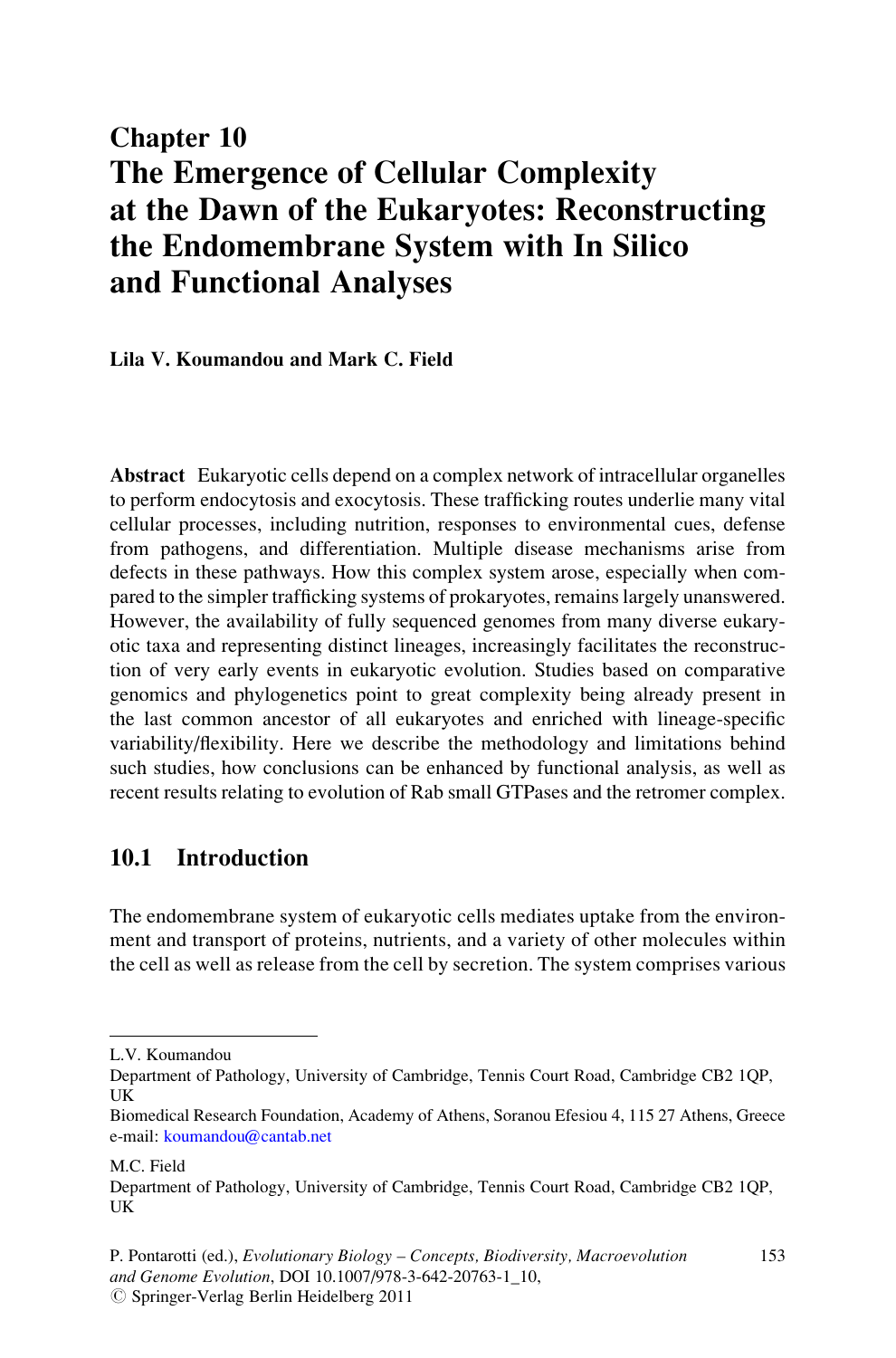organelles and membrane-bound transport intermediates, as well as recognition factors and effectors that direct traffic between the different compartments. Exocytosis can be thought of as starting at the endoplasmic reticulum where new proteins are synthesized and translocated across the ER membrane. From the ER, they are transported to the Golgi complex for post-translational modifications and packaged into vesicles that travel through the cell, and eventually fuse with the plasma membrane to release their contents to the outside of the cell. Conversely, endocytosis starts at the plasma membrane, where selected cargo is packaged into vesicles and trafficked to the endosomes, from where the cargo can either be rapidly recycled back to the plasma membrane, or proceed to the late endosome, the multivesicular body, and the lysosome for breakdown. Retrograde routes from the endosome to the Golgi complex, and from the Golgi complex to the ER also exist.

Common to all these routes are the processes of (a) cargo selection and vesicle formation, (b) vesicle transport along the cytoskeleton, and (c) recognition of the target compartment and vesicle fusion with the target membrane (Bonifacino and Glick [2004\)](#page-12-0). Small GTPases of the Rab family mediate all these steps, and are crucial to orchestrating additional factors such as adaptins for cargo selection before vesicle budding, recruitment of the vesicle coat polymer, uncoating factors, effectors for interactions with the cytoskeleton, tethering factors for recognition of the target compartment, as well as SNARE proteins, which mediate membrane fusion for release of the vesicle's contents into the target compartment. Most of these proteins are members of large protein families, with paralogues restricted to specific cellular locations. For example, different members of the Rab GTPase family are restricted to specific cellular locations and responsible for specific trafficking routes (Stenmark and Olkkonen [2001\)](#page-14-0). Members of the SNARE protein family and the adaptins are also restricted to specific compartments (Chen and Scheller [2001](#page-12-0)). Remarkably, the overall functions of orthologues appear to remain well conserved across the eukaryotes, so that, e.g., Rab11 is involved in recycling endocytic pathways in plants, mammals, chromalveolates, and excavates (Brighouse et al. [2010\)](#page-12-0).

Distinct vesicle coats exist for endocytic vesicles (clathrin), for vesicles mediating ER to Golgi transport (COPII), and for vesicles traveling along the retrograde routes between the endosome and the Golgi (retromer) and the Golgi and ER (COPI). In a similar fashion to the Rabs, the vesicle coats (clathrin, COPI, and COPII) are related; the evolutionary history of these "protocoatomer" systems has yet to be fully elucidated and at present, some of the relationships are based on secondary structural conservation only (DeGrasse et al. [2009](#page-13-0); Devos et al. [2004\)](#page-13-0). Significantly, each coat system has a restricted cellular location (Devos et al. [2004](#page-13-0)). It is also possible that the protocoatomer has a direct prokaryotic origin as proteins with similar architectures have been reported in some bacterial lineages (Santarella-Mellwig et al. [2010\)](#page-14-0). Introducing some variability on this theme, the tethering factors are protein complexes, each with a distinct cellular localization. Not all are members of the same protein family,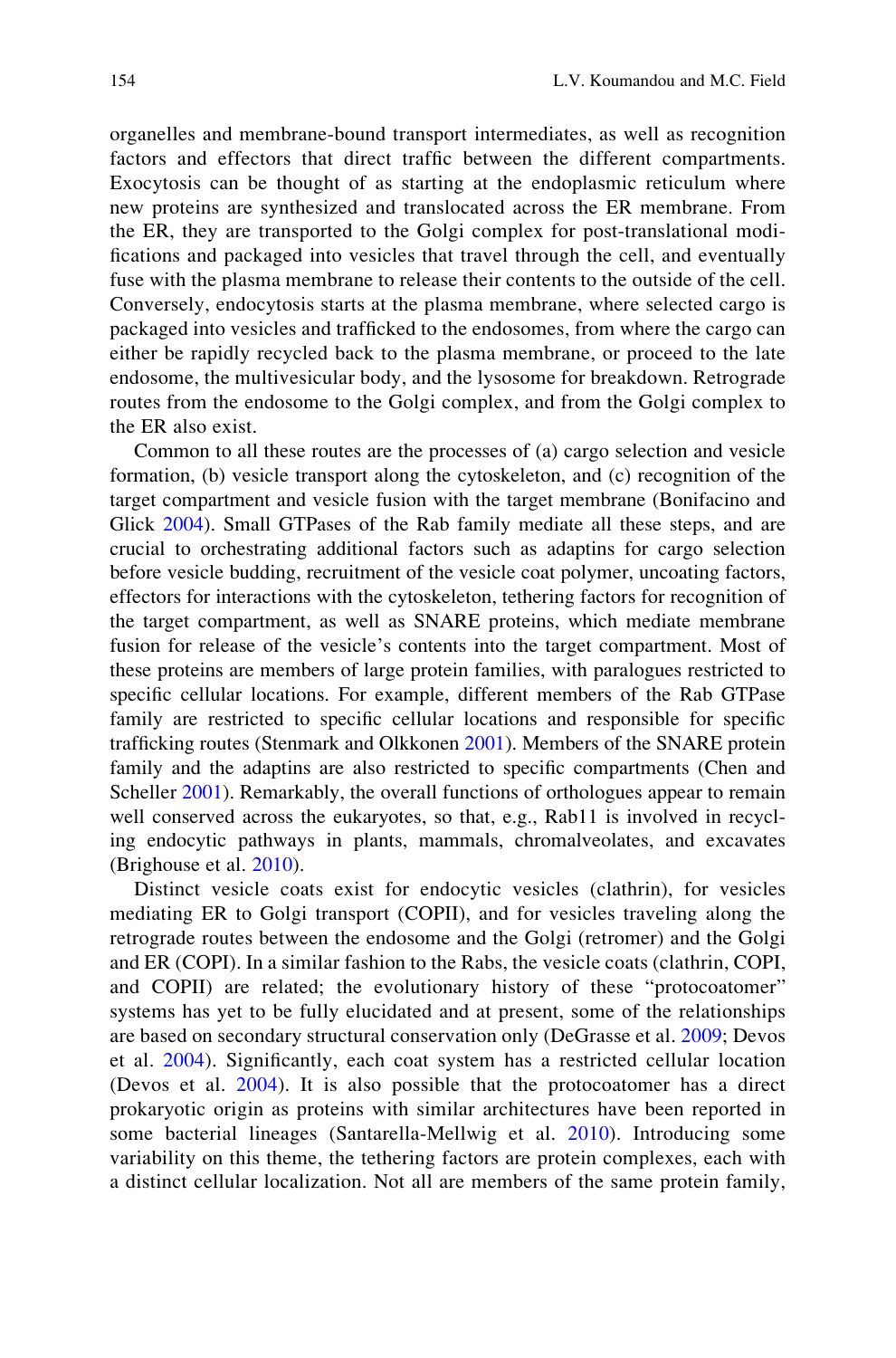although several may be structurally related to protocoatomer (Koumandou et al. [2007](#page-13-0); Nickerson et al. [2009\)](#page-14-0).

This pattern of evolution of large protein families with specific localization to distinct cellular compartments, poses the question of whether the families expanded as new compartments arose with increasing eukaryotic complexity. However, the general pattern that has emerged to date, from a variety of studies, points to the early emergence of a complex eukaryotic cell, the components of which are shared among all extant eukaryotic lineages. This argument has two correlates, one pointing to an ancient and possibly rapid diversification of eukaryotic lineages, and the other to the universal conservation of most proteins involved in endocellular trafficking among all eukaryotic lineages.

As most functional studies of the endomembrane trafficking system are carried out in yeast and mammals, these provide only a limited sampling of eukaryotic diversity. To examine the early evolution of the system's complexity across all eukaryotes, a much wider sampling of organisms is necessary. The evolution of eukaryotic lineages has been examined by phylogenetic, phylogenomic, and morphological methods, with increasingly available genomic data allowing fine-tuning of the overall picture. Molecular phylogenies group eukaryotes into five major lineages: (1) the Opisthokonta, including the animals and fungi, (2) the Amoebozoa, (3) the Archaeplastida, (4) the Excavata, and (5) the SAR clade, which includes the Rhizaria, the Alveolates (ciliates, dinoflagellates, Apicomplexa), and the Stramenopiles (brown algae and diatoms amongst others). It remains to be established whether the Haptophyta and Cryptophyceae possibly also belong to the SAR group (Adl et al. [2005](#page-12-0); Burki et al. [2007;](#page-12-0) Hackett et al. [2007](#page-13-0); Keeling et al. [2005;](#page-13-0) Simpson and Roger [2004\)](#page-14-0). Regardless, all of these groups are uniformly deep-branching, meaning that the steps toward the formation of the last eukaryotic common ancestor (LECA) are largely inaccessible to us by phylogenetic methods. However, reconstructing the LECA is possible to a large extent (Field and Dacks [2009\)](#page-13-0).

Previous studies on the evolution of various protein families, such as Rabs (Dacks and Field [2004;](#page-13-0) Pereira-Leal [2008](#page-14-0)), vesicle coats (Devos et al. [2004\)](#page-13-0), tethers (Koumandou et al. [2007](#page-13-0)), ESCRTs (Leung et al. [2008](#page-13-0)), and SNAREs (Dacks and Doolittle [2004\)](#page-13-0), reveal a highly complex LECA with evidence for all major organelles and trafficking routes having become established before the diversification of the eukaryotic lineages. Such analyses can also identify earlier and later diverging members within each protein family, as well as secondary losses in lineages where certain factors were nonessential. Although protein family expansion is common within the Metazoa, a surprising level of diversity is also shared across all eukaryotic lineages, so that innovation is a general phenomenon. This underscores the need for comparative cell biology to fully understand the functionality present in these diverse lineages. Here we describe our general strategy used in these studies, and extend the analysis to some new results for the Rab protein system and the retromer complex.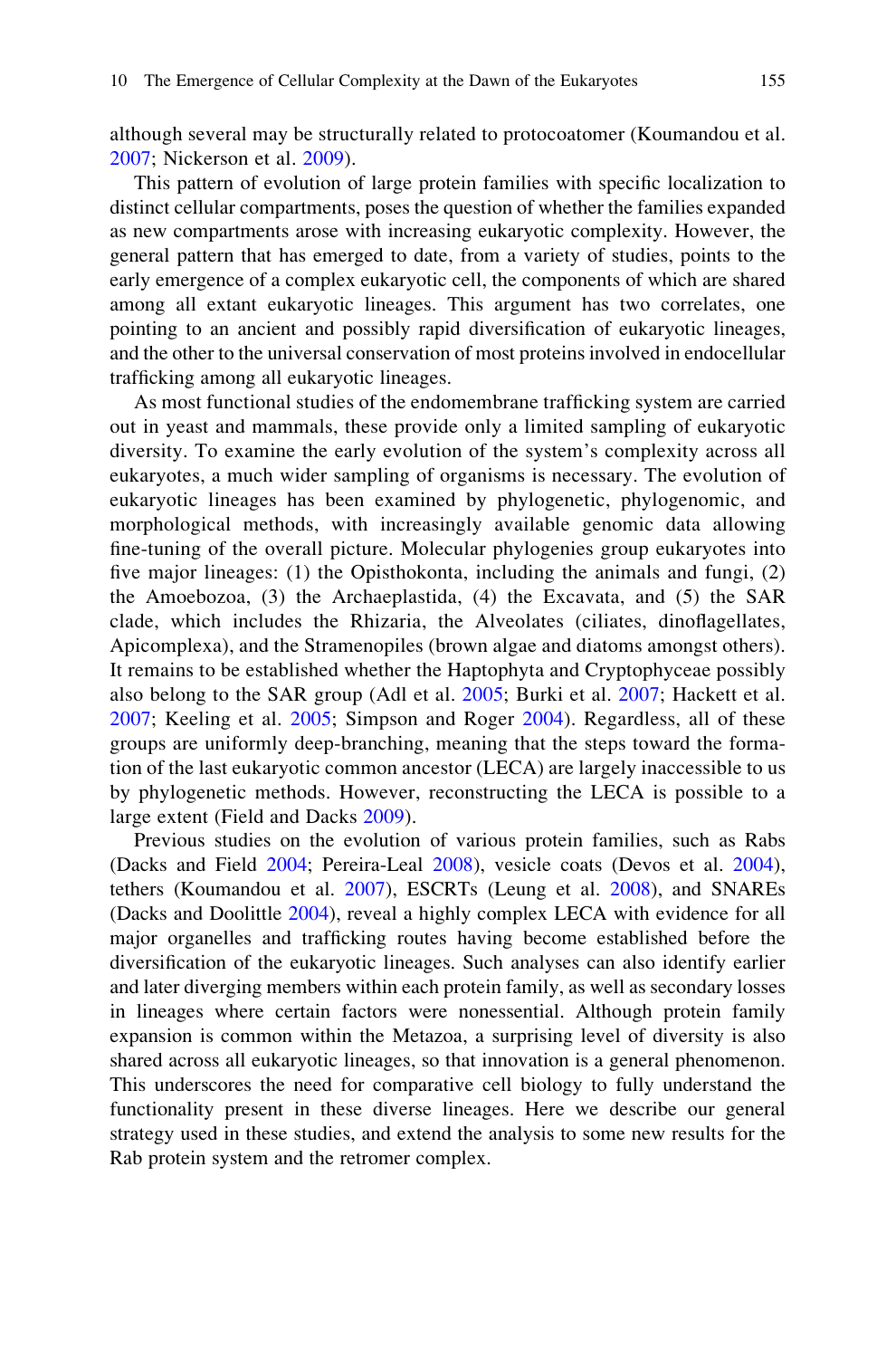# 10.2 Bioinformatic Workflow

While most molecular cell biology studies tend to focus on a restricted group of select organisms, especially yeast, mammals, and invertebrate metazoan models, assessment of the origins of eukaryotic cellular functional diversity and capacity depends on sampling the full diversity of organisms. Plenty of fully sequenced genomes are now available for opisthokonts, representing both classical model systems (e.g., Saccharomyces cerevisiae, Schizosaccahromyces pombe, Drosophila melanogaster, Ceanorhabditis elegans), and species which diverged earlier in the lineage (e.g., Rhizopus orhyzae in the fungi; Nematostella vectensis and Monosiga brevicollis for the Metazoa). Plant and algal diversity can be encompassed by including both multicellualr and unicellular representatives, as well as both red and green algae. For the excavates, the amoebozoa, and the SAR group (stramenopiles, alveolates, rhizaria), fully sequenced species represent vastly differing lifestyles, and only recently does the set of organisms with fully sequenced genomes begin to cover the true group diversity. Inevitably, the focus has been on organisms of economic or public health priority, with an obvious bias toward highly derived species that are frequently pathogenic; this is, however, being overcome as the cost of sequencing even large eukaryotic genomes has fallen, and hence both better and denser sampling is now apparent. Genomes for the cryptophyte Guillardia theta and the haptophyte Emiliana huxleyi have become available only very recently, and the phylogenetic position of these organisms is still under debate. Where possible, two or more taxa must be included from any supergroup to facilitate detection of secondary losses versus absence from an entire group and to minimize detection failure because of species-specific divergence or incompleteness in the database.

For comparative genomic analysis, genomic databases can be retrieved from the NCBI BLAST interface [\(http://www.ncbi.nlm.nih.gov/BLAST/\)](http://www.ncbi.nlm.nih.gov/BLAST/), the Joint Genome Institute (JGI) [\(http://genome.jgi-psf.org/euk\\_cur1.html](http://genome.jgi-psf.org/euk_cur1.html)), the Broad Institute [\(http://www.broadinstitute.org/\)](http://www.broadinstitute.org/), the Sanger Institute [\(http://www.genedb.org/\)](http://www.genedb.org/), EuPathdb ([http://eupathdb.org/eupathdb/\)](http://eupathdb.org/eupathdb/), as well as organism-specific BLAST servers, e.g., for C. merolae [\(http://merolae.biol.s.utokyo.ac.jp/blast/blast.html\)](http://merolae.biol.s.utokyo.ac.jp/blast/blast.html), T. gondii (<http://www.toxodb.org/>), C. parvum ([http://www.cryptodb.org/](http://www.cryptodb.org/cryptodb/) [cryptodb/](http://www.cryptodb.org/cryptodb/)), Giardia intestinalis (<http://www.giardiadb.org/giardiadb/>). In addition, predicted proteomes for most species can be downloaded by ftp from the respective database for local analysis.

The strategy for finding orthologous genes has a number of steps to ensure robustness of the results, and at present is heuristic (Fig. [10.1](#page-4-0)). Searches are done using protein sequences, as they are overall more highly conserved than nucleotide sequences for distantly related species, and avoid any effects from codon bias. In our approach, BLASTp searches are largely performed manually, and checked by hand, as expect value (E-value) cutoff thresholds can vary considerably between different organisms, and for different proteins, especially for large vs. small proteins or those that retain more restricted structural features. The BLOSUM62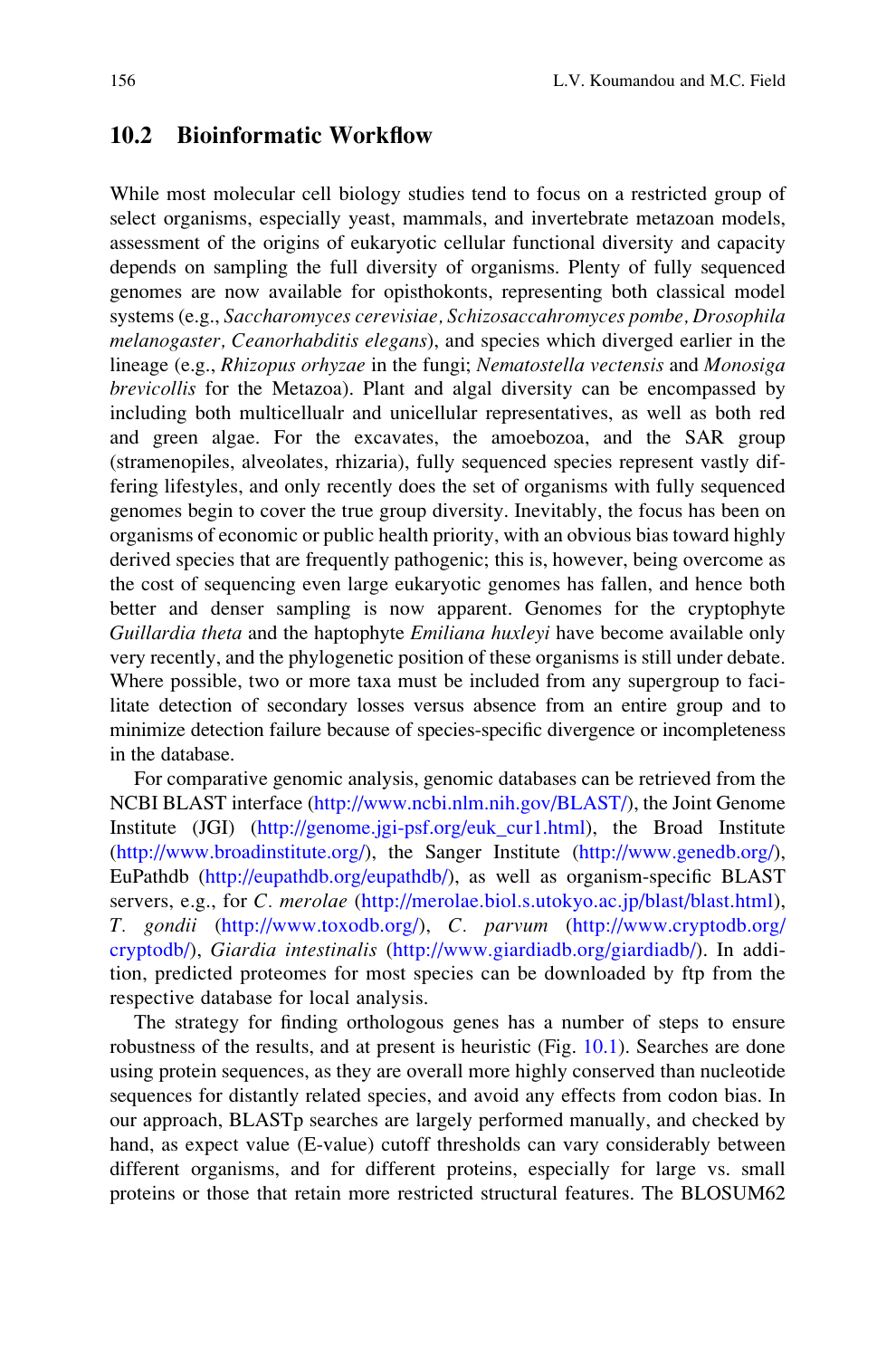<span id="page-4-0"></span>

Fig. 10.1 An informatics workflow for comparative genomics. A query sequence is subjected to several tests to ensure that orthology is confidently predicted. These include a number of criteria designed to reduce miscalls due to regions of local similarity, and also frequently rely on the use of high-quality phylogenetic algorithms. See text for fuller discussion. Depending on the precise question being asked, progression from box 1 to box 2 or box 3 may not be required for fulfillment of an accurate call. The deeper intensity of the background color signifies the increased burden of moving from one box to the next

or BLOSUM45 substitution matrix is normally used, and, in general, E-values below e-3 are considered significant. Initial query sequences may be from yeast or human, and are used to search individually against each different organism; we find that this organism-by-organism approach leads to less overinterpretation when compared to a broader search. If the search identifies one clear hit, i.e., the top BLAST hit has an E-value much lower than all subsequent hits, then only the top hit is examined further. If the search identifies multiple top hits with similar E-values, then all top hits are examined further to determine if they represent paralogues. For example, small G proteins frequently generate multiple high-quality hits due to the conservation of the GTPase-binding site, necessitating further inspection for assignment (Fig. 10.1).

The candidate BLAST hits are subsequently tested by reverse BLAST, i.e., used to search the yeast or human proteome, or the nr database, and should return the original query or annotated orthologues from other species within the top five hits. In addition, the length of the putative orthologues should be similar to the original query, and any domains identified in the original query should also be conserved in the orthologue, which can easily be done by parsing through the NCBI conserved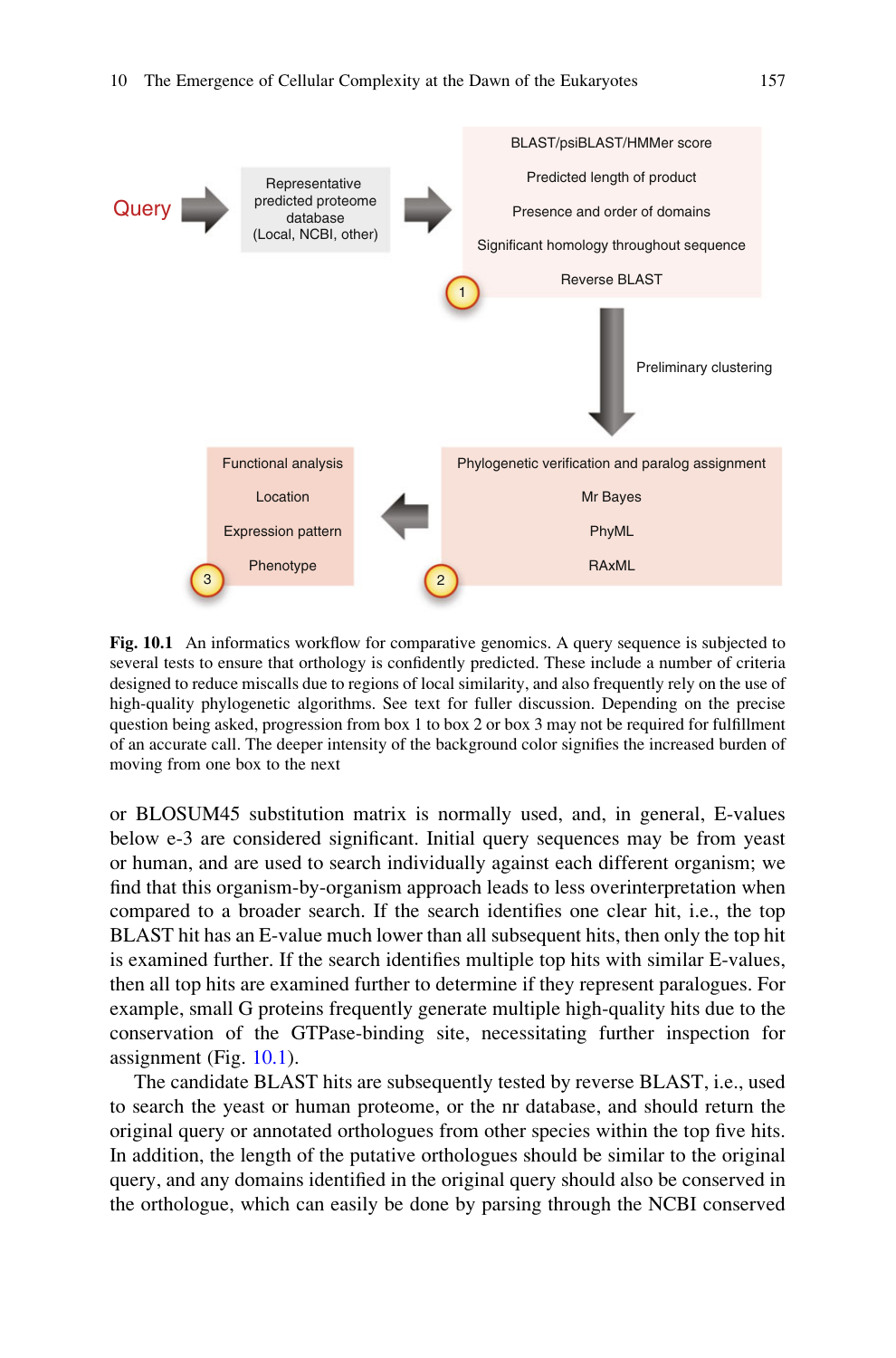domain database (CDD) or similar. We find this to be simple to perform, but frequently is an excellent discriminator; many candidates have only moderate support from E-value alone, but taken with conserved size and domain architecture, a good case can often be made for an evolutionary relationship.

Finally, further support is provided if the alignment between orthologues spans the full length of the sequence, and is not only concentrated in the conserved domain regions. This is particularly important for common domains, as the presence of the domain alone does not guarantee that the hit corresponds to a true orthologue; many domains are very highly conserved, providing respectable BLAST scores, but only taking account of comparatively restricted regions of the protein; if in doubt, a region of high homology can be removed from the sequence and the BLAST analysis rerun to ascertain if the remaining portions of the candidate have any relationship to the initial query. For analyses of many proteins (e.g., for the retromer cargo proteins presented here), the BLAST and reverse BLAST searches can be automated, e.g., with a BioPerl script that retrieves the BLAST results, and only records homologues if the reverse BLAST to the original query has an E-value better than a set threshold (e.g., e-3). However, examination of at least some of the results by hand is strongly advised, to check for length and domain agreement, as described above, and any negative results (not found) should be treated with caution and may need to be reexamined (e.g., with HMMer, see below).

In cases where no hits are retrieved by the original query, or no correspondence is found by reverse BLAST, or where the length and domain information are dubious, more detailed searches can be performed. One strategy is loosely termed "genome walking," i.e., using as an original query an orthologue from a closely related organism (e.g., using an Arabidopsis protein as query to search in Chlamydomonas). If this also fails, HMMer or PSI-BLAST can be used; these use the entire set of sequences for each protein family to generate a profile or consensus sequence and search based on that against any proteome in which BLAST did not recover a homologue. These are more sensitive than BLAST, and usually guaranteed to identify even highly divergent hits. The important downside here is that the sequences retrieved may have very weak sequence similarity and in fact lack a true evolutionary relationship – this is a particular issue when sequences contain coiled-coil regions, which are rather frequent in trafficking factors, and underscores the importance of manual curation of datasets.

In cases where all these attempts fail, or the results are rejected based on phylogeny (see below), the conclusion is that an orthologous protein is not found in this organism. This may be due to a true loss, due to the limits of detection of similarity search algorithms for highly divergent sequences, or due to sampling/ misannotation errors in the available genome sequence. Examination of the genomic context of the gene may provide further clues here. For example, if the gene is within a syntenic region, where the order of genes is conserved between different species, one can examine whether the neighboring genes are conserved, although this is only of use when examining closely related taxa. If that is indeed the case, and the protein-coding sequence is absent, this is a powerful argument for secondary loss, which usually means that the gene's function was redundant or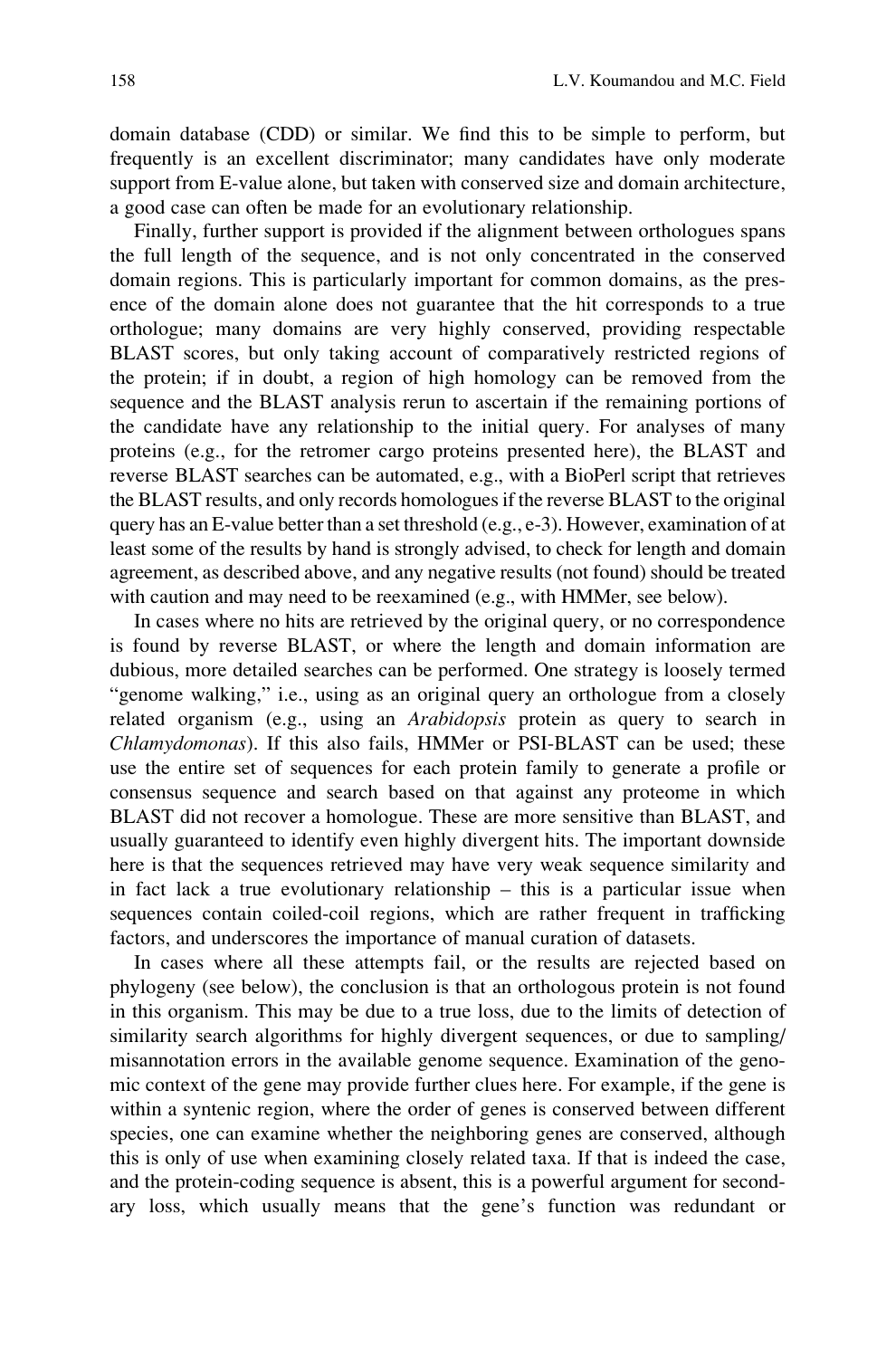nonessential. Presence or absence in closely related species can also be examined before secondary loss is invoked for a whole lineage. Conversely, if a protein is retained only in certain species or lineages where it might not be expected by parsimonious evolution (i.e., suggesting multiple independent acquisitions or losses), related factors can be examined to add robustness to the results; in some cases, examination for genes that contribute toward a given pathway can be helpful. For example, in the analysis of retromer cargo, the cation-independent mannose 6 phosphate receptor (CIMPR) is classically responsible for lysosomal delivery of proteins bearing the mannose-6-phosphate modification. As only some species outside the Metazoa were found to posses CIMPR, it was necessary to look for the presence of genes encoding the two enzymes required for mannose-6-phosphate modification, N-acetylglucosamine-1-phosphotransferase subunits  $\alpha/\beta$  precursor (GNPTAB) and N-acetylglucosamine-1-phosphodiester  $\alpha$  (NAGPA).

Finally, all candidate orthologues are examined by phylogeny to confirm orthology. Bayesian as well as maximum likelihood methods are used, including repeated sampling rounds to obtain posterior probability, and bootstrap support values, respectively. In cases where multiple orthologues are found in certain species, phylogeny can distinguish whether these are from ancient or recent gene duplications. Bayesian phylogeny can be run locally using Mr Bayes ([http://mrbayes.csit.fsu.edu/\)](http://mrbayes.csit.fsu.edu/), but for large datasets, a processor cluster is essential. Finally, maximum likelihood methods can be performed using remote web servers [\(http://www.hiv.lanl.gov/](http://www.hiv.lanl.gov/content/sequence/PHYML/interface.html) [content/sequence/PHYML/interface.html](http://www.hiv.lanl.gov/content/sequence/PHYML/interface.html) and [http://phylobench.vital-it.ch/raxml-bb/](http://phylobench.vital-it.ch/raxml-bb/index.php) [index.php](http://phylobench.vital-it.ch/raxml-bb/index.php) provide good options), or can be run locally.

### 10.3 Results

One of the most important families of proteins involved in membrane trafficking are the Rab GTPases, and these proteins have received considerable attention (Stenmark [2009](#page-14-0)). They function to coordinate the actions of vesicle budding, targeting and fusion, and interact with a large number of proteins (Lee et al. [2009\)](#page-13-0). As Ras-like GTPases, their intrinsic enzymatic activity is poor and hence hydrolysis of GTP requires the intervention of a GTPase activating protein (GAP). Rabs constitute a large family, with over 70 in H. sapiens and over 300 in T. vaginalis. As this topic has been reviewed extensively recently (Brighouse et al. [2010;](#page-12-0) Elias [2010\)](#page-13-0), we will focus on a few specific issues here and the reader is referred elsewhere for a broader perspective.

A major goal has been the derivation of a Rab phylogeny (Pereira-Leal and Seabra [2001](#page-14-0)). As Rab orthologues are almost always associated with the same organelle, even across large evolutionary distances, these proteins conceptually provide an atlas of the compartments present, and critically this makes such information accessible for organisms that are hard to analyze experimentally for technical reasons. Hence, being able to determine the Rab complement in any lineage would provide an extremely valuable insight into the structure of the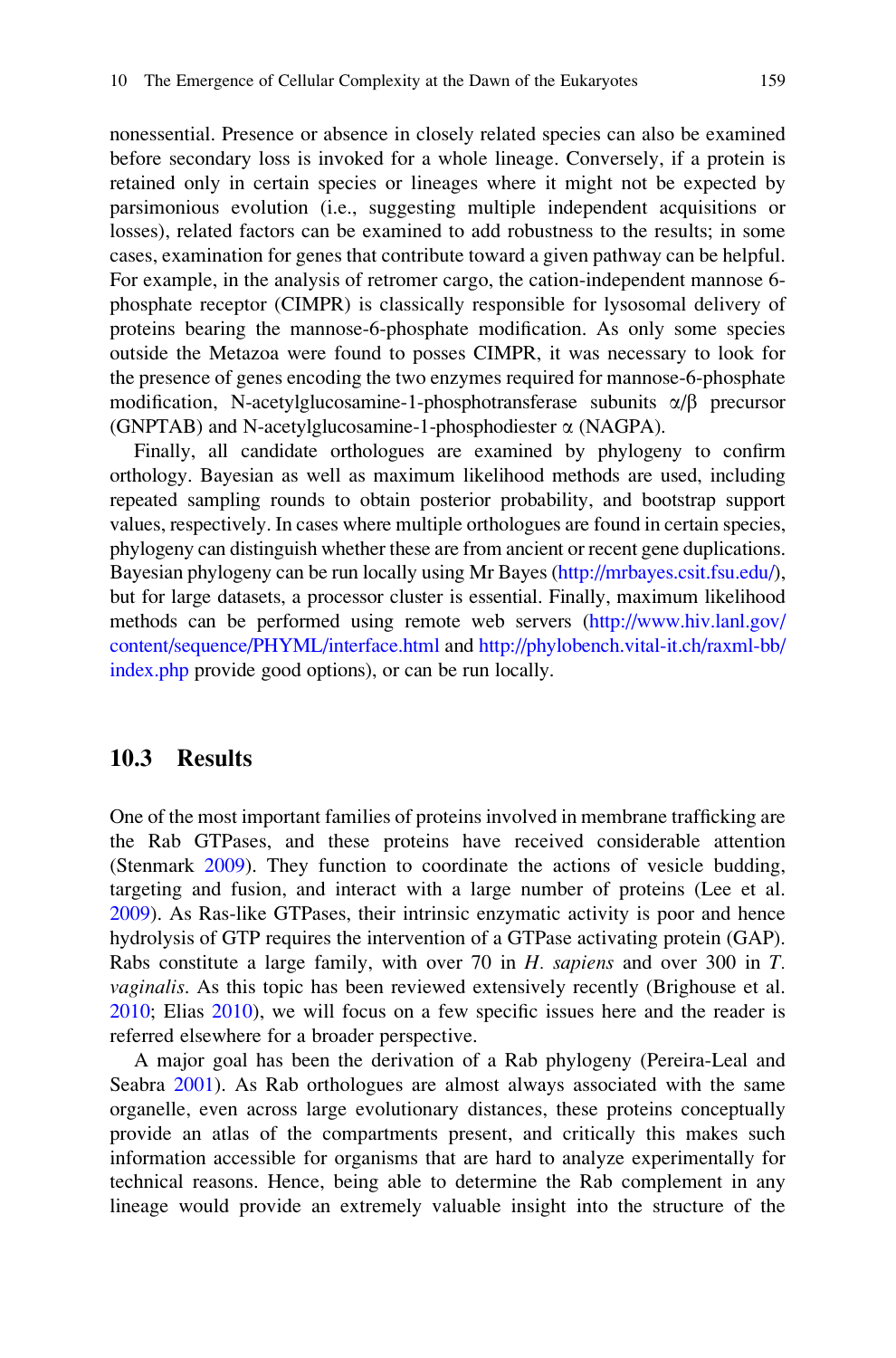endomembrane system. Further, understanding how Rab proteins have evolved would also solve the problem of when specific compartments arose, how they were expanded, and how they were lost. Additionally, such an analysis avoids the asymmetry problem, whereby it is easy to find conservation or secondary losses in divergent taxa, but due to significantly less direct experimental data, identification of true novel features in divergent lineages is rather more challenging.

Deriving a robust Rab phylogeny is more complex than might appear, as the database is misannotated, Rabs are small proteins  $(\sim 250 \text{ amino acids})$  with a combination of highly variable C-termini and extremely well-conserved GTP-binding regions, plus the dataset is huge. This combination of factors has confounded many attempts to provide high-resolution phylogenies as there are too few informative character states for accurate resolution. However, a new method, "ScrollSaw," that essentially examines subsets of sequence data, and then combines these has been derived, which facilitates great improvement over traditional methods (Elias et al. manuscript in preparation). What is surprising is that the reconstruction predicts a considerable Rab complement in LECA, but which is consistent with the emerging view of great complexity in this organism (Fig. [10.2\)](#page-8-0). This also indicates that secondary loss has played a significant role in evolution of the Rab protein family.

As a means to validate this conclusion, we have also performed detailed analysis of the TBC (Tre-2, Bub2, Cdc16) domain Rab GAP family (Gaberet-Castello et al. manuscript in preparation). This family accounts for most known Rab GAPs (Pan et al. [2006\)](#page-14-0), and was selected as it is paralagous and the TBC domain facilitates reliable identification. The number of TBC proteins encoded in the genomes of most organisms is similar to the number of Rabs. The specificity of most TBC GAPs is poorly defined (Barr and Lambright [2010](#page-12-0); Will and Gallwitz [2001](#page-14-0)), raising the issue of how activity is regulated. Applying the ScrollSaw approach to TBC evolution, it is clear that innovation of TBC GAPs is complex. Again, a large cohort is predicted to be present in the LECA, but it is also clear that lineage-specific innovations postdate the LECA; it is remarkable that the TBC GAPs and Rab phylogenies achieve such an overall degree of congruence, which gives confidence that the conclusion is probably correct.

As an example of a smaller and more restricted system, we have also analyzed the retromer complex, which is involved in retrograde traffic from the endosome to the Golgi. In S. cerevisiae and mammalian cells, retromer comprises five subunits: a sorting nexin dimer (Vps5 and Vps17 in yeast, SNX1 and SNX2 in mammals) which mediates membrane binding via PX domains and senses membrane curvature via BAR domains, and a trimeric subcomplex formed of Vps26, Vps29, and Vps35, which is responsible for cargo selection.

Retromer mediates recycling of vacuolar hydrolase receptors in yeast and mammals (Seaman et al. [1998](#page-14-0); Arighi et al. [2004;](#page-12-0) Mari et al. [2008](#page-13-0)), as well as trafficking of the polymeric immunoglobulin receptor (Verges et al. [2004\)](#page-14-0), plasma membrane iron transporters (Strochlic et al. [2007](#page-14-0)), Wntless (Eaton [2008\)](#page-13-0), and processing of the amyloid precursor protein (He et al. [2005\)](#page-13-0). Recently, retromer was also implicated in clearance of apoptotic bodies (Chen et al. [2010](#page-12-0)) and trafficking from the mitochondria to the peroxisome (Braschi et al. [2010\)](#page-12-0). Using the comparative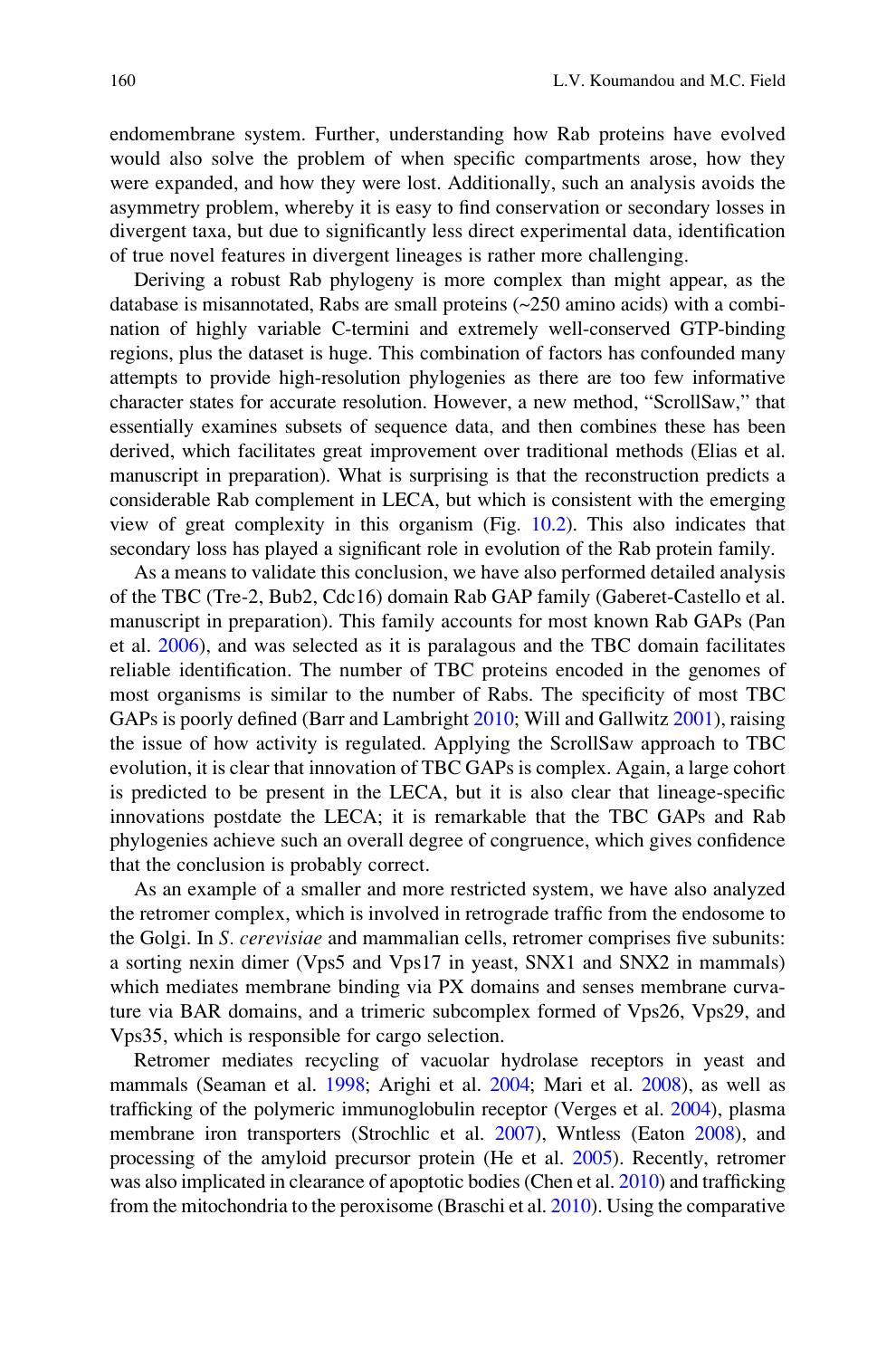<span id="page-8-0"></span>

Fig. 10.2 Schematic eukaryotic phylogeny (sensu Adl) highlighting origins of trafficking components. Much of the basic bauplan for the eukaryotic cell predates the radiation of the eukaryotes, so that major coats, the factors required for vesicle specificity and the various control elements were all in place by the last eukaryotic common ancestor (LECA). The tree omits much detail, especially the origins and losses of a great many members of paralagous families from specific taxa, and also ignores any potential lateral gene transfer. ANTH AP180 N-Terminal Homology (ANTH) domain, COP coatomer, ENTH Epsin N-terminal homology (ENTH) domain, ESCRT endosomal sorting complex required for transport (a late endosomal membrane bending system also involved in cytokinesis), FECA first eukaryotic common ancestor (broadly equivalent to the eukaryogenesis event itself), IFT intraflagellar transport, KAP karyopherin (nucleocytoplasmic transport receptors), NSF NEM-sensitive factor (an ATPase that mediates SNARE protein complex disassembly), NPC nuclear pore complex or nucleoporins, SM Sec1/Munc18 like proteins (involved in SNARE-mediated vesicle fusion), SNARE SNAP (Soluble NSF attachment protein) receptors (coiled coil proteins required for vesicle fusion), TBC Tre-2, Bub2, Cdc16 domain (Rab GTPase activating proteins)

genomics workflow described above, we find that the Vps26/Vps29/Vps35 subcomplex is extremely well conserved. Interestingly, all cargo recognition subunits show expansions, with Vps26 the most widely expanded. Phylogenetics indicates that most expansions are species-specific (Koumandou et al. [2011\)](#page-13-0).

The Vps5/Vps17 membrane-attachment subcomplex is also well conserved but less well than the cargo recognition complex. Vps17 is specific to the fungi, but SNX5/6 are probable functional analogues in Metazoa (Wassmer et al. [2007](#page-14-0)). Vps5 has been duplicated into SNX1/2 in Metazoa. Humans possess a total of 33 sorting nexins, fungi about eight, and non-Opisthokonta about four, indicating a huge and specific expansion in Metazoa. While speculative, this may reflect the huge complexity of endosomal systems in metazoan organisms where these trafficking systems perform important roles in cell–cell adhesion, signaling pathways, immune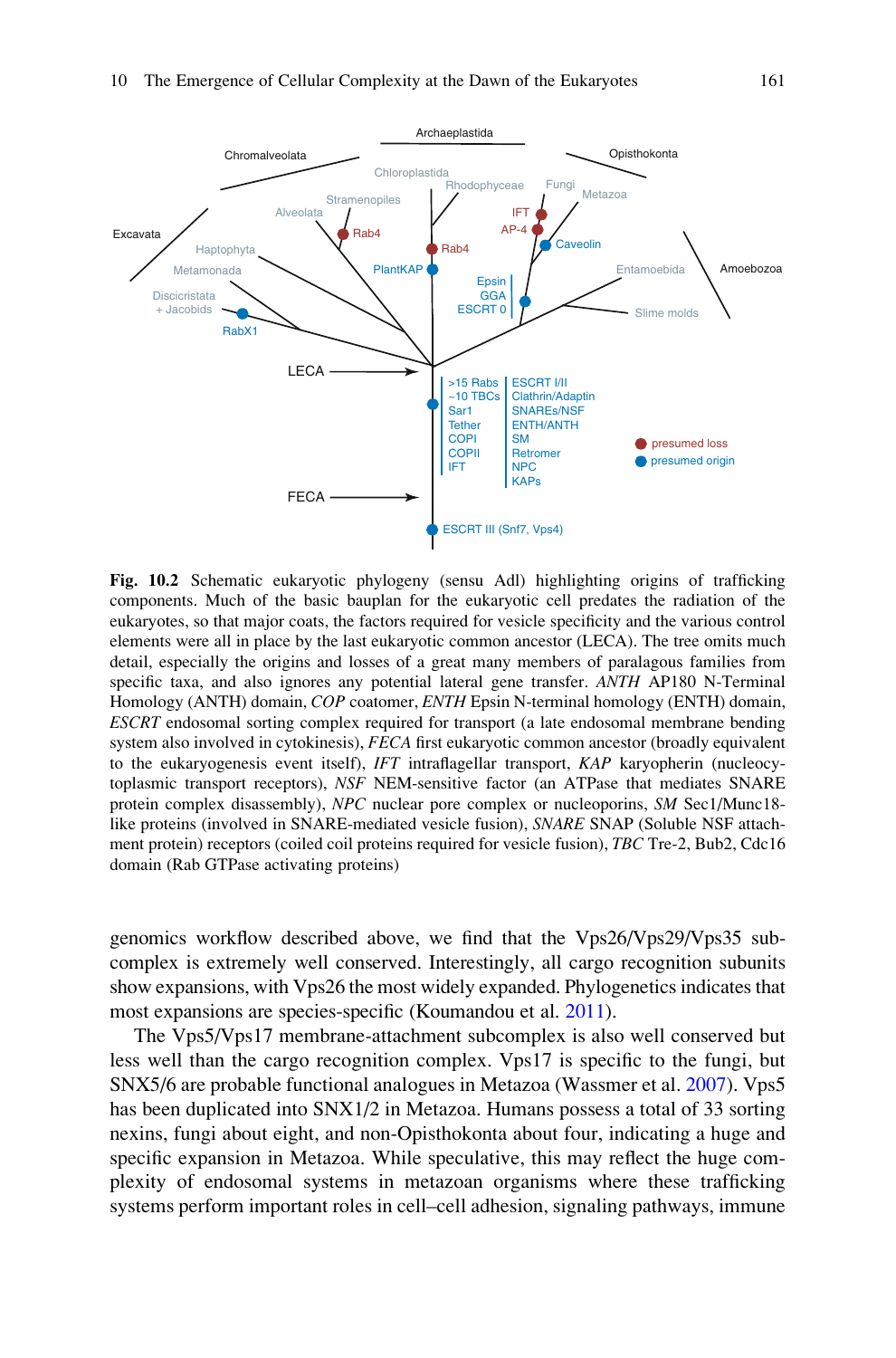defense, and development, which may require specific adaptors to traffic distinct cohorts of molecules through the late endosomal pathway.

Given the extremely good conservation of retromer throughout the eukaryotes, we also examined conservation of the retromer cargo. Vps10, the best characterized of this group, is a transmembrane lysosomal hydrolase receptor orthologous to mammalian sortilins (Mari et al. [2008](#page-13-0)). We find that Vps10 is broadly conserved with expansions in Homo sapiens, Danio rerio, Nematostella vectensis, Monosiga brevicollis, Saccharomyces cerevisiae, Rhizopus oryzae, and Tetrahymena thermophila. The S. cerevisiae, R. oryzae, and T. thermophila expansions are species-specific while metazoan-specific expansions have generated several distinct metazoan sortilin/ Vps10 families. However, Vps10 is absent from several lineages, suggesting multiple secondary losses and, importantly, a role for retromer in sorting distinct sets of cargo in different organisms.

We therefore performed comparative genomics for the 14 previously reported retromer cargo proteins, as well as the retromer-interacting protein EHD1 (Gokool et al. [2007](#page-13-0)). Most studies of retromer and its cargo are from opisthokonts and indeed many of the reported cargo proteins are specific to the Metazoa, e.g., PIGR, EGFR, and Wntless, as they are involved in metazoan-specific signaling or immune defense. The vacuolar sorting receptor VSR1, originally identified in A. thaliana (Yamazaki et al. [2008\)](#page-14-0), is restricted to the Archaeplastida. However, we also found widely distributed cargo, namely, EHD1, STE13, KEX2, and the FET3/FTR1 iron transporter. Importantly, all species lacking Vps10 contain at least one putative alternative cargo (Koumandou et al. [2011](#page-13-0)).

Sequence conservation alone does not immediately signify conservation of function. As part of our workplan, we use Trypanosoma brucei as a both accessible and highly divergent organism to facilitate comparisons with mammalian or other model systems. In S. cerevisiae, retromer mutants exhibit variable deficiencies with highly fragmented vacuoles in Vps5 and Vps17 mutants, moderate fragmentation in Vps26 mutants and no observable morphological defects for Vps29 and Vps35 mutants (Raymond et al. [1992\)](#page-14-0). Mammalian SNX1/2 colocalize with endosomal markers EEA1 and Rab5, and with the mammalian Vps26-Vps29-Vps35 trimer (Haft et al. [2000;](#page-13-0) Kurten et al. [2001](#page-13-0); Teasdale et al. [2001](#page-14-0)). Mouse SNX1 and SNX2 double knockouts arrest embryonic development, as do mutations in mammalian Vps26, and transcriptome analysis implicates Vps35 in Alzheimer's disease, underlining the importance of retromer to mammalian systems (Schwarz et al. [2002;](#page-14-0) Radice et al. [1991;](#page-14-0) Small et al. [2005](#page-14-0)).

In trypanosomes Vps5/Vps26/Vps29 and Vps35 mRNA expression is strongly upregulated in the mammalian form (Koumandou et al. [2008](#page-13-0), [2011\)](#page-13-0) where endocytosis is also more active (Natesan et al. [2007\)](#page-14-0) and consistent with a role for retromer in endocytic activity. Retromer is also clearly essential as knockdowns of several subunits arrest cell proliferation (Koumandou et al. [2011](#page-13-0)). Trypanosome Vps26 and Vps5 exhibit both diffuse cytoplasmic localization plus distinct puncta located between the nucleus and kinetoplast, likely corresponding to endosomes (Field and Carrington [2009](#page-13-0)). TbVps26 partially colocalized with the clathrin heavy chain, and markers of the early and recycling endosomes; it was also proximal to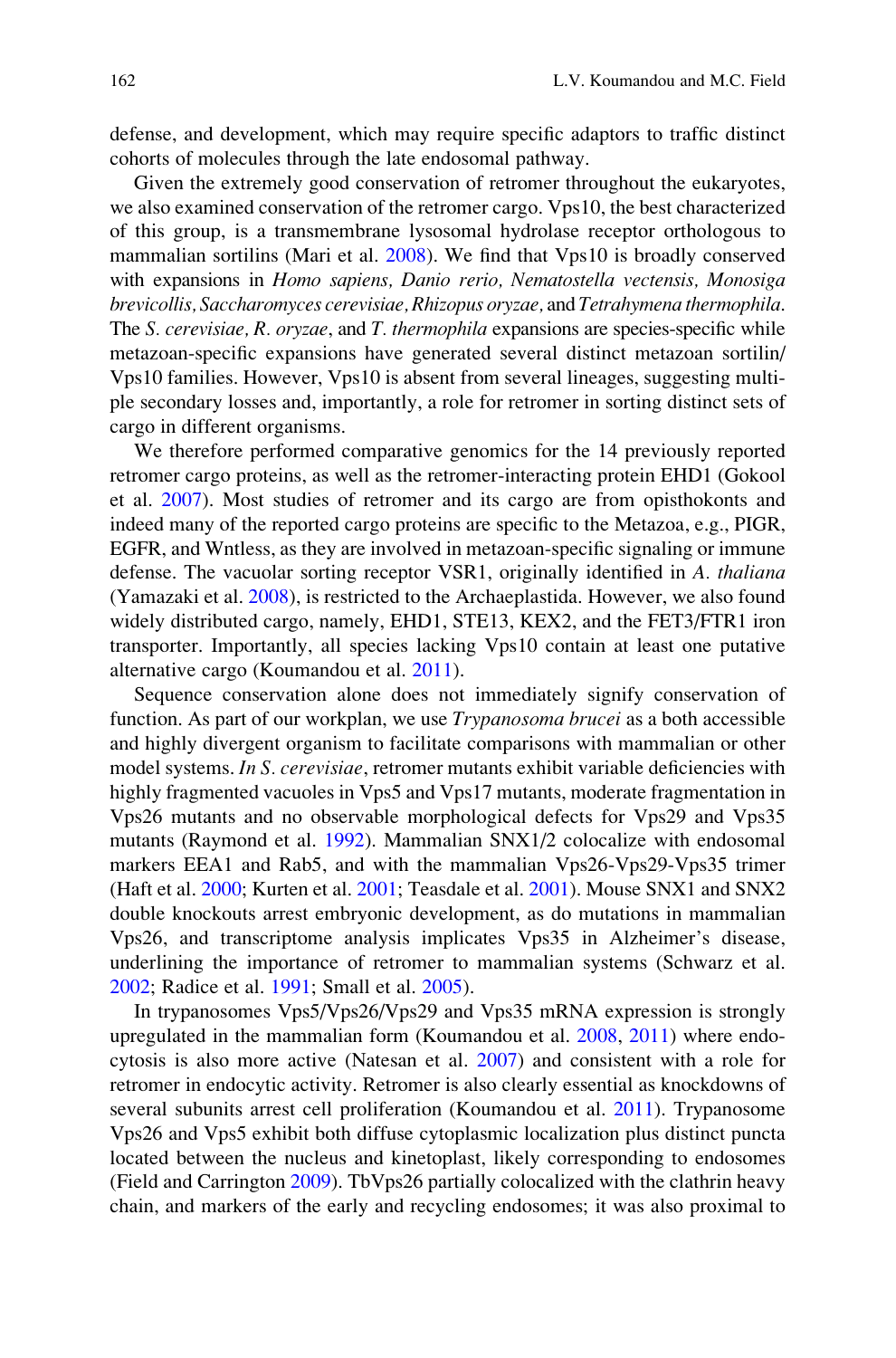Vps28, which marks the multivesicular body (MVB), and to the lysosomal marker p67. Overall, these data indicate an endosomal location (Koumandou et al. [2011\)](#page-13-0). Knockdowns also confirm a role in endosomal trafficking and result in a modest increase in p67 expression, representing a possible increase to lysosomal traffic via a block of retrograde retromer traffic from the endosome to the Golgi. Further, there is a decrease in intracellular levels of ISG75, a transmembrane protein that undergoes ubiquitin-dependent degradation (Chung et al. [2008;](#page-13-0) Leung et al. [2008\)](#page-13-0), which is likely due to accelerated turnover. Finally, silencing Vps26 in mammalian cells results in fragmentation of the Golgi complex (Seaman [2004\)](#page-14-0); a similar effect was found in Vps26-silenced trypanosomes (Koumandou et al. [2011\)](#page-13-0). Together, the locations and effects of retromer subunit knockdowns suggest functional conservation between trypanosome, mammalian and yeast retromer.

#### 10.4 Conclusions and Challenges

Understanding how the modern eukaryotic cell architecture arose, and was subsequently modified by differential selective pressures, has been a major goal in evolutionary cell biology. This is not solely of academic interest as many eukaryotic pathogens invest considerably in their cell surface as a host–pathogen interface and a site for immune evasion. An understanding of what such lineages have on board in terms of molecular components and function is a potentially potent weapon for combating infection and agricultural pathogens.

What is now very clear is the great complexity of LECA, and that this complexity encompasses many different families of proteins, adding confidence that this view is correct. We are also beginning to suspect that many extant organisms are in fact simpler than LECA with respect to their trafficking systems. This suggests that secondary losses, as well as paralogous expansions, are a major evolutionary driver responsible for the diversification of different lineages. A few factors appear to have been carried over from prokaryotic origins, but the majority are probably de novo innovations restricted to eukaryotes (Fig. [10.3\)](#page-11-0).

Combined obstacles have made the elucidation of the evolutionary history of cellular functions a challenging task, and it remains incompletely addressed. In part, our view of some of the earliest events in eukaryogenesis is still very uncertain, but with the increase in genome sequencing, it is now possible to utilize molecular sequence data to address such problems. While still capable of generating equivocal or poorly supported models, with the inevitable controversies, such approaches have significant advantages. For the unwary, however, there remain some major pitfalls, which become even more pressing with increased size and complexity of datasets, and which necessitate the use of automated search algorithms.

We have developed a workflow that attempts to address at least some of these issues, and which is predicated on a reliance for heuristic analysis and the application of some biological principles. Such approaches are labor intensive and slower than fully automated approaches, but we consider them to be ultimately more accurate. The full workflow can incorporate functional studies, as we describe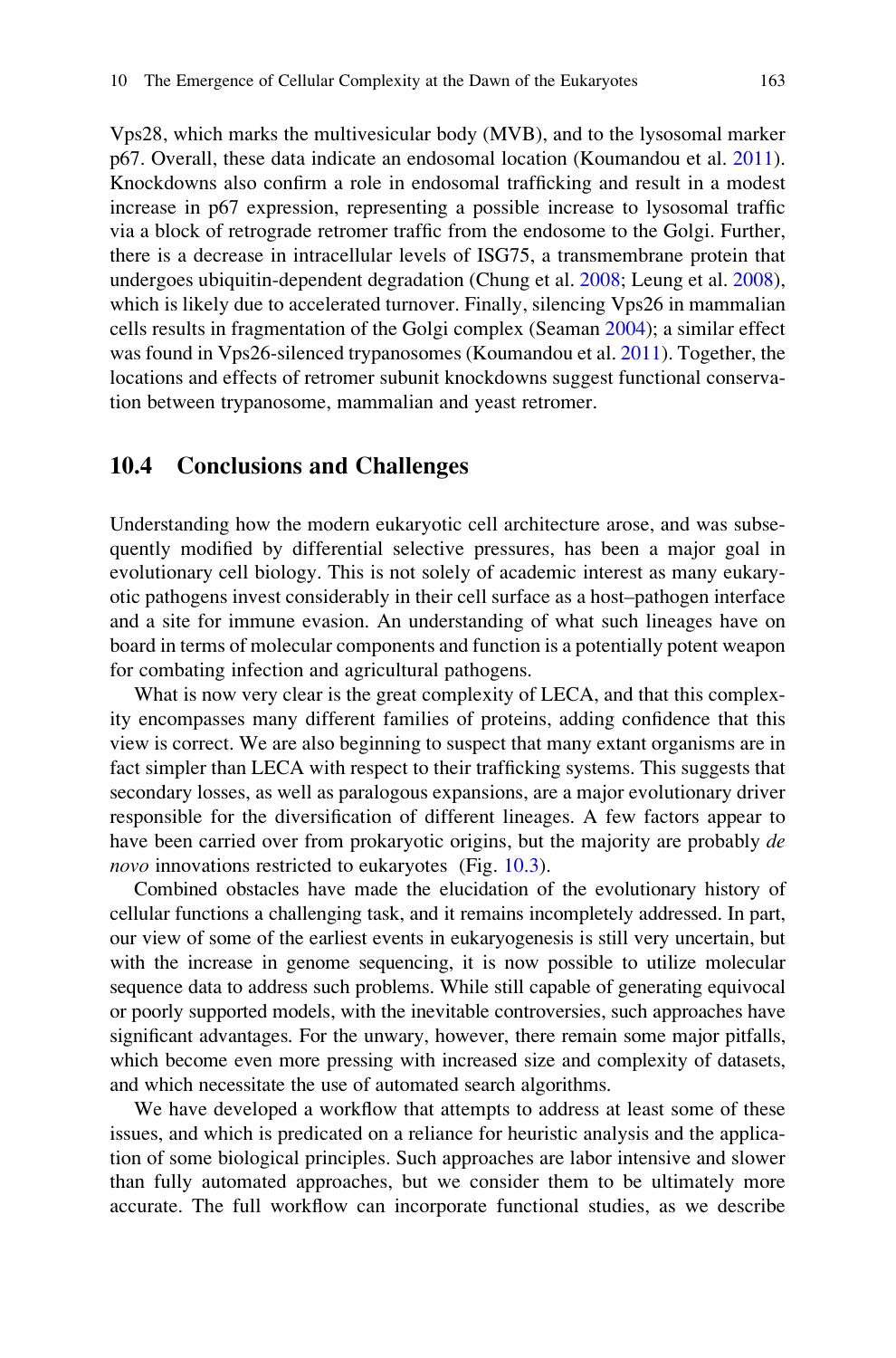<span id="page-11-0"></span>

Fig. 10.3 Schematic for evolution of complexity in eukaryotic cells. Prokaryotic evolution (blue) proceeds in this model to increase complexity over time, but at the point of eukaryogenesis, equivalent to the first eukaryotic common ancestor (FECA, arrow), the acquisition of a nucleus propels the ability to increase complexity. Two extreme potential evolutionary trajectories are shown (*dotted lines*), where the initial event was followed by a period of rapid innovation (top), or a period of little innovation followed by rapidly increased complexity (lower). All trajectories between these extremes are possible, with the eventual arrival at the last eukaryotic common ancestor (LECA, *arrow*), which likely also represents an extreme bottleneck as all eukaryotes appear to radiate from a single lineage. Following eukaryotic radiation, many taxa evolved to increased complexity, of which the most potent examples are the Metazoa and higher plants. Some lineages appear to resemble the LECA in complexity, e.g., Naegleria gruberi, while many other taxa, including Trypanosoma, yeasts, and the extremophile red algae C. merolae have become less complex due to secondary losses of many components. Opisthokonts are in blue, Archaeplastida in green, and Excavata in *purple*. The diagram is heavily schematic and seeks to make general points only

here for retromer and several Rab GTPases. Such studies are complex, expensive, and prone to interpretive error as a great deal of interpretive expertise needs to be used, and one is frequently operating in organisms where the level of knowledge is sparse. However, such analysis can provide substantial support for in silico calls. For example, Tsg101/Vps23, an ESCRT complex subunit, in trypanosomes has very low similarity to the mammalian orthologue; knockdown and localization studies, however, confirm that the gene product plays a role in late endosomal transport, providing a strong argument that the in silico assignment is correct (Leung et al. [2008\)](#page-13-0). Additionally, localization of SNARE proteins in trypanosomes has helped increase confidence in *in silico* assignments, which for these proteins can be difficult (Besteiro et al. [2006](#page-12-0)).

Several issues remain as challenges, of which at least three are paramount. First is the ongoing issue of asymmetry, whereby most *ab initio* identification of proteins involved in trafficking pathways is performed in a very small number of opisthokont taxa (Dacks and Field [2007](#page-13-0)). While using these organisms as a basis for comparative genomics will identify conserved elements and potential secondary losses or opisthokont lineage-specific innovations, by definition it fails to capture innovations in other supergroups. Analyses that focus on broader paralogous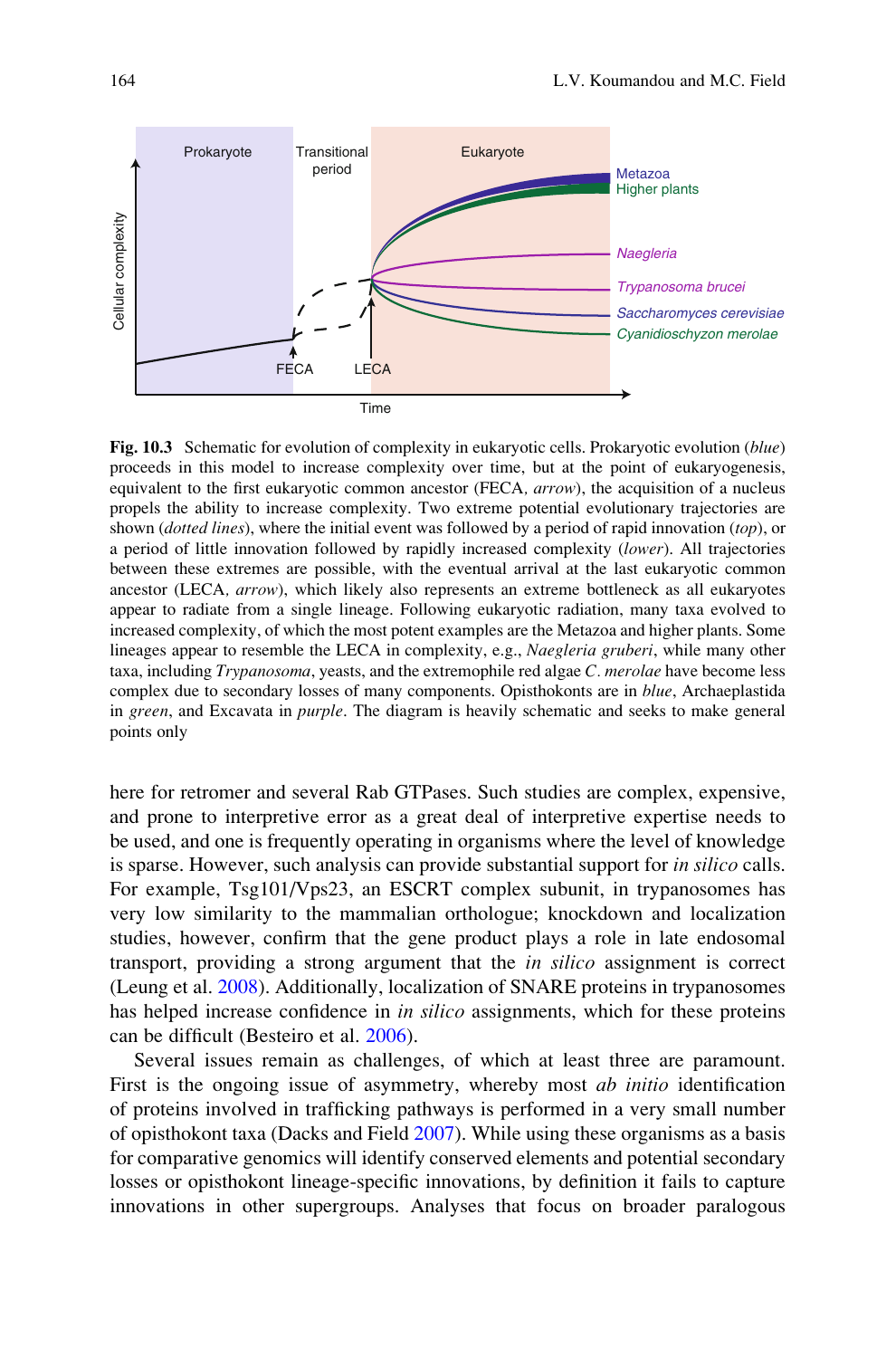<span id="page-12-0"></span>families can go some way to solving this problem, and as more genome data becomes available, this may fade as a major issue. Second, search algorithms themselves are problematic. BLAST itself is rather insensitive, but using pattern recognition as implemented by HMMER or PSI-BLAST greatly increases the potential for false positives. Regardless, even these algorithms can fail to capture candidates, as demonstrated recently with a HMMER-based reconstruction of nuclear pore complex evolution – this is significantly better than BLAST alone, but still failed to identify many gene products (DeGrasse et al. [2009;](#page-13-0) Neumann et al. [2010\)](#page-14-0). Third, sequence relationships are not the same as functional equivalence, which necessitates the expense and expertise required to gain direct functional insight. However, without such evidence, much valuable insight can be simply overlooked.

In summary, it is clear that the LECA was a complex organism. While some processes were likely inherited directly from prokaryotic predecessors, a spectacular level of innovation seems to have accompanied progression from the eukaryogenesis event itself to LECA.

Acknowledgments Many of these studies have been supported in part by the Wellcome Trust. We are also most grateful to collaborators and colleagues for discussions and access to unpublished data, and especially Carme Gabernet-Castello, Joel B. Dacks, Michael P. Rout, and Marek Elias.

### References

- Adl SM, Simpson AG, Farmer MA, Andersen RA, Anderson OR, Barta JR, Bowser SS, Brugerolle G, Fensome RA, Fredericq S, James TY, Karpov S, Kugrens P, Krug J, Lane CE, Lewis LA, Lodge J, Lynn DH, Mann DG, McCourt RM, Mendoza L, Moestrup O, Mozley-Standridge SE, Nerad TA, Shearer CA, Smirnov AV, Spiegel FW, Taylor MF (2005) The new higher level classification of eukaryotes with emphasis on the taxonomy of protists. J Eukaryot Microbiol 52:399–451
- Arighi CN, Hartnell LM, Aguilar RC, Haft CR, Bonifacino JS (2004) Role of the mammalian retromer in sorting of the cation-independent mannose 6-phosphate receptor. J Cell Biol 165:123–133
- Barr F, Lambright DG (2010) Rab GEFs and GAPs. Curr Opin Cell Biol 22:461–470
- Besteiro S, Coombs GH, Mottram JC (2006) The SNARE protein family of Leishmania major. BMC Genomics 7:250
- Bonifacino JS, Glick BS (2004) The mechanisms of vesicle budding and fusion. Cell 116:153–166
- Braschi E, Goyon V, Zunino R, Mohanty A, Xu L, McBride HM (2010) Vps35 mediates vesicle transport between the mitochondria and peroxisomes. Curr Biol 20:1310–1315
- Brighouse A, Dacks JB, Field MC (2010) Rab protein evolution and the history of the eukaryotic endomembrane system. Cell Mol Life Sci 67:3449–3465
- Burki F, Shalchian-Tabrizi K, Minge M, Skjaeveland A, Nikolaev SI, Jakobsen KS, Pawlowski J (2007) Phylogenomics reshuffles the eukaryotic supergroups. PLoS ONE 2:e790
- Chen YA, Scheller RH (2001) SNARE-mediated membrane fusion. Nat Rev Mol Cell Biol 2:98–106
- Chen D, Xiao H, Zhang K, Wang B, Gao Z, Jian Y, Qi X, Sun J, Miao L, Yang C (2010) Retromer is required for apoptotic cell clearance by phagocytic receptor recycling. Science 327:1261–1264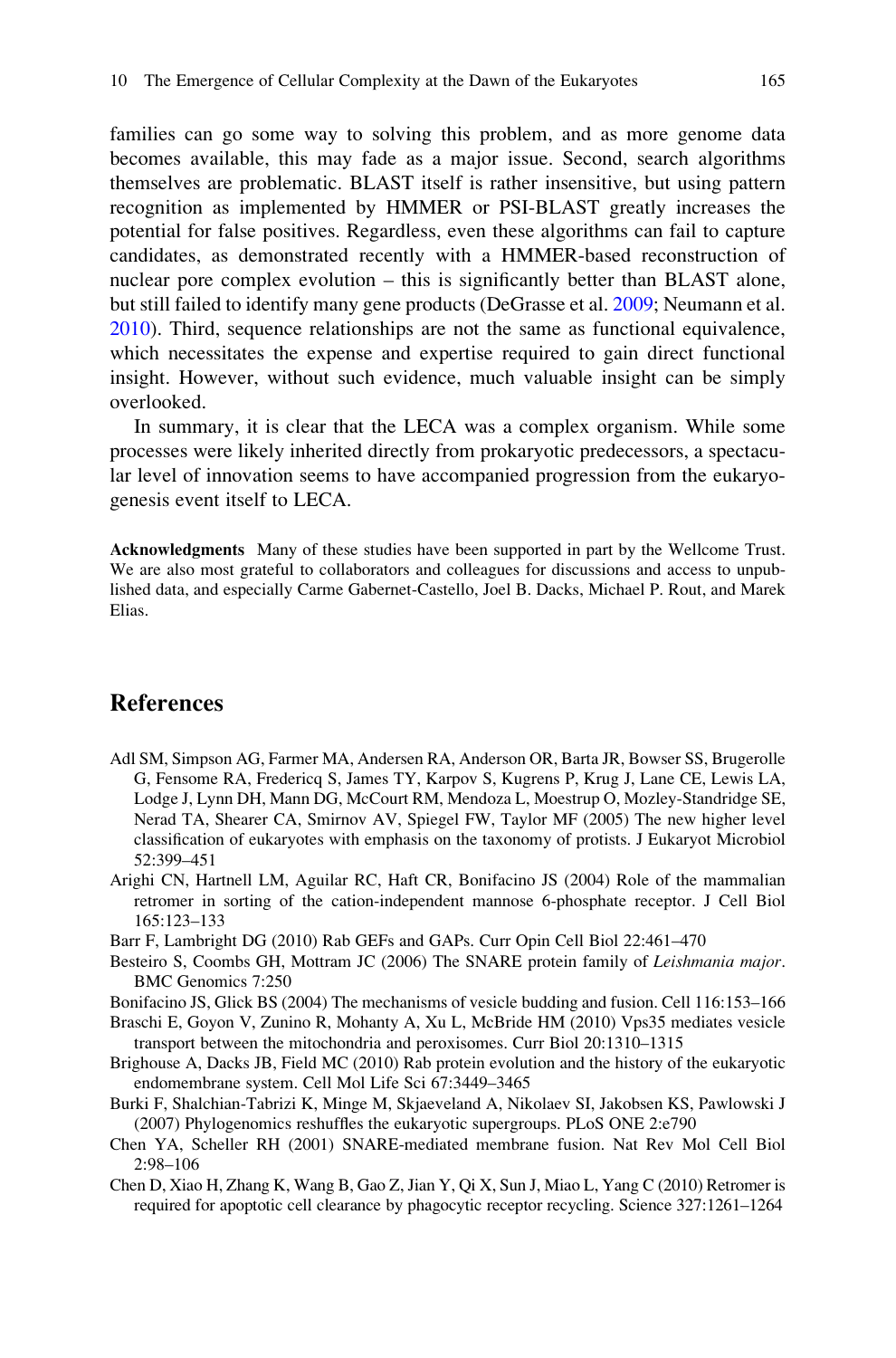- <span id="page-13-0"></span>Chung WL, Leung KF, Carrington M, Field MC (2008) Ubiquitylation is required for degradation of transmembrane surface proteins in trypanosomes. Traffic 9:1681–1697
- Dacks JB, Doolittle WF (2004) Molecular and phylogenetic characterization of syntaxin genes from parasitic protozoa. Mol Biochem Parasitol 136:123–136
- Dacks JB, Field MC (2004) Eukaryotic cell evolution from a comparative genomic perspective: the endomembrane system. In: Hirt R, Horner D (eds) Organelles, genomes and eukaryote phylogeny: an evolutionary synthesis in the age of genomics. GRC Press, Boca Raton, pp 309–334
- Dacks JB, Field MC (2007) Evolution of the eukaryotic membrane-trafficking system: origin, tempo and mode. J Cell Sci 120:2977–2985
- DeGrasse JA, DuBois KN, Devos D, Siegel TN, Sali A, Field MC, Rout MP, Chait BT (2009) Evidence for a shared nuclear pore complex architecture that is conserved from the last common eukaryotic ancestor. Mol Cell Proteomics 8:2119–2130
- Devos D, Dokudovskaya S, Alber F, Williams R, Chait BT, Sali A, Rout MP (2004) Components of coated vesicles and nuclear pore complexes share a common molecular architecture. PLoS Biol 2:e380
- Eaton S (2008) Retromer retrieves wntless. Dev Cell 14:4–6
- Elias M (2010) Patterns and processes in the evolution of the eukaryotic endomembrane system. Mol Membr Biol 27:469–489
- Field MC, Carrington M (2009) The trypanosome flagellar pocket. Nat Rev Microbiol 7:775–786
- Field MC, Dacks JB (2009) First and last ancestors: reconstructing evolution of the endomembrane system with ESCRTs, vesicle coat proteins, and nuclear pore complexes. Curr Opin Cell Biol 21:4–13
- Gokool S, Tattersall D, Seaman MN (2007) EHD1 interacts with retromer to stabilize SNX1 tubules and facilitate endosome-to-Golgi retrieval. Traffic 8:1873–1886
- Hackett JD, Yoon HS, Li S, Reyes-Prieto A, Rummele SE, Bhattacharya D (2007) Phylogenomic analysis supports the monophyly of cryptophytes and haptophytes and the association of rhizaria with chromalveolates. Mol Biol Evol 24:1702–1713
- Haft CR, de la Luz SM, Bafford R, Lesniak MA, Barr VA, Taylor SI (2000) Human orthologs of yeast vacuolar protein sorting proteins Vps26, 29, and 35: assembly into multimeric complexes. Mol Biol Cell 11:4105–4116
- He X, Li F, Chang WP, Tang J (2005) GGA proteins mediate the recycling pathway of memapsin 2 (BACE). J Biol Chem 280:11696–11703
- Keeling PJ, Burger G, Durnford DG, Lang BF, Lee RW, Pearlman RE, Roger AJ, Gray MW (2005) The tree of eukaryotes. Trends Ecol Evol 20:670–676
- Koumandou VL, Dacks JB, Coulson RM, Field MC (2007) Control systems for membrane fusion in the ancestral eukaryote; evolution of tethering complexes and SM proteins. BMC Evol Biol 7:29
- Koumandou VL, Natesan SK, Sergeenko T, Field MC (2008) The trypanosome transcriptome is remodelled during differentiation but displays limited responsiveness within life stages. BMC Genomics 9:298
- Koumandou VL, Klute MJ, Herman EK, Nunez-Miguel R, Dacks JB, Field MC (2011) Evolutionary reconstruction of the retromer complex and its function in *Trypanosoma brucei*. J Cell Sci 124:1496–1509
- Kurten RC, Eddington AD, Chowdhury P, Smith RD, Davidson AD, Shank BB (2001) Selfassembly and binding of a sorting nexin to sorting endosomes. J Cell Sci 114:1743–1756
- Lee MT, Mishra A, Lambright DG (2009) Structural mechanisms for regulation of membrane traffic by rab GTPases. Traffic 10:1377–1389
- Leung KF, Dacks JB, Field MC (2008) Evolution of the multivesicular body ESCRT machinery; retention across the eukaryotic lineage. Traffic 9:1698–1716
- Mari M, Bujny MV, Zeuschner D, Geerts WJ, Griffith J, Petersen CM, Cullen PJ, Klumperman J, Geuze HJ (2008) SNX1 defines an early endosomal recycling exit for sortilin and mannose 6-phosphate receptors. Traffic 9:380–393